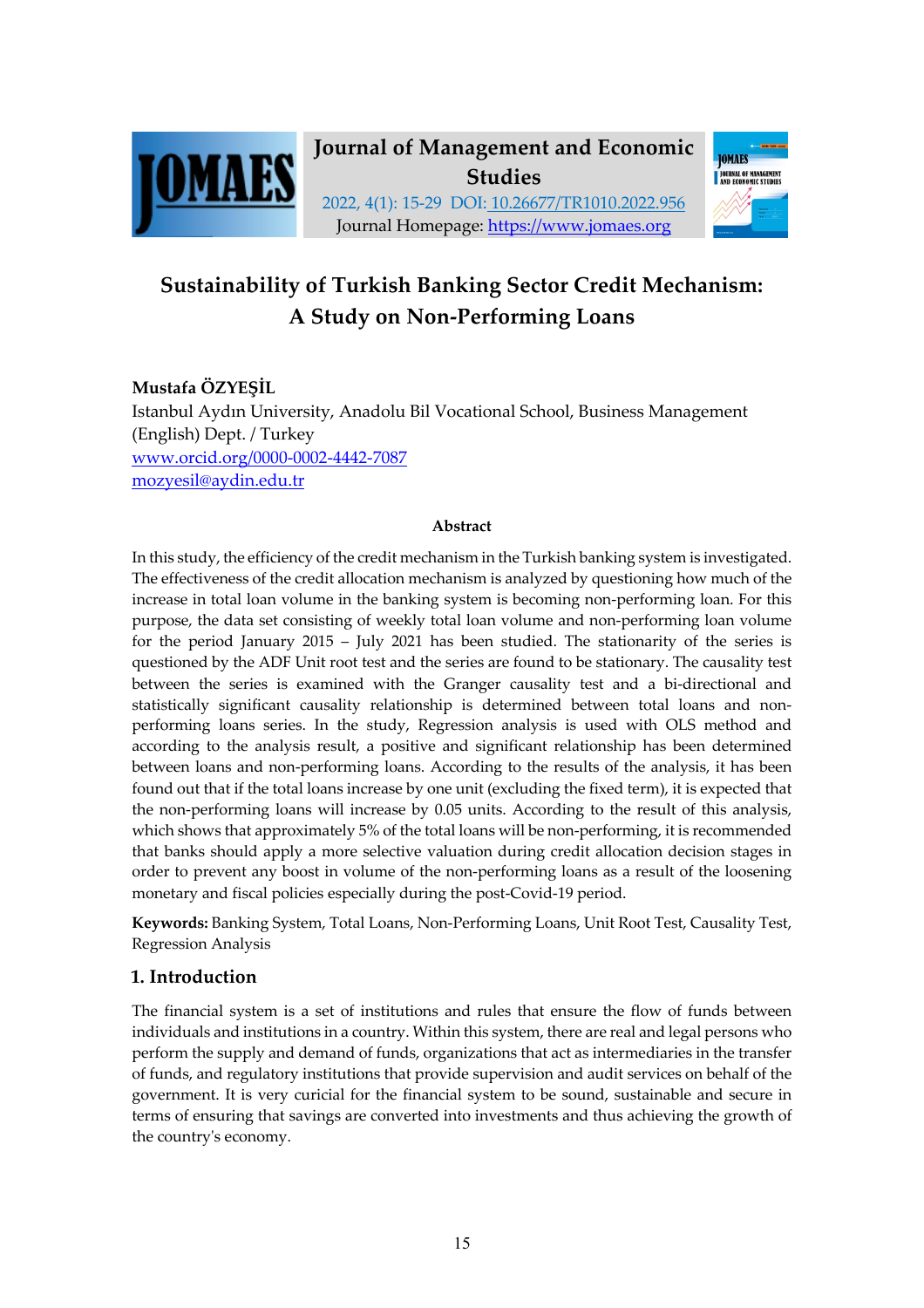The banking system has the largest share in the financial system in Turkey. According to the data of the Banking Regulation and Supervision Agency (BRSA) for 2021, 80% of the total assets of the financial system belong to the banking system. For this reason, the safe and efficient operation of the banking system plays a key role in the success of the financial system and general economy in Turkey.

As it is known in the simplest terms, banks are financial institutions that bring together the economic units that have savings (savers/suppliers) and economic units that have a savings deficit (borrowers/demanders), that transfer funds through the credit mechanism and create fiat money. The banking crisis experienced in our country in 2000 brought the concept of risk management to the agenda in the banking system. Due to the inability of Turkish banks to effectively implement risk management practices before 2000s, 20 banks, corresponding to 25% of the total number of banks in the sector, went bankrupt during the 1997-2001 period and were transferred to the Savings Deposit and Insurance Fund (SDIF) (Gunay and Tektas, 2006:418). After this crisis erupted in 2000-2001, very important legal regulations on risk management in Turkish banking were prepared by money and capital market regulators, and the compliance process of banks with these, especially with Basel criteria, was carefully monitored and managed. During the last 20 years, a sense of trust has prevailed in the Turkish banking system, thanks to the very careful approach of banks in credibility assessment and the high degree of compliance with Basel criteria. As a result of effective risk management practices, Turkish Banks have had a much higher Capital Adequacy Ratio (CAR) than banks from many European countries. Thanks to the measures taken after the 2001 crisis, the ratio of banks' equity to total risky assets (credit risk, market risk and operational risk) has always remained above 10% (Dincer et.al, 2011:1534). In fact, Turkish banks were among the banks that were least affected by the global financial crisis that broke out in 2008, thanks to the aforementioned successful risk management practices.

Along with the positive developments mentioned above, there are also negative developments observed in the Turkish economy during a nearly last decade.

Slowing economic growth, increasing unemployment and inflation rates, the economic consequences of regional problems such as war and natural disasters, and the global monetary policy implemented by the US Federal Reserve, etc. Slammed Turkish Lira and it depreciated against many currencies, especially the US Dollar. The Turkish lira is one of the currencies that the most depreciated against the US Dollar, and Turkey has negatively differentiated from other countries even from fragile five countries. In addition to all these developments, when Covid-19 epidemic, which world has been dealing with for the last 2 years, cause the demand and supply shocks in both domestic and global economy, serious concerns are heard about both the global and Turkish economy. Since China is not among Turkey's export destinations it was expected that the epidemic will not create any shift in terms of export revenues for Turkey. Despite the fact that China is one of the most important origin country in imports, it was expected that the effect of Covid-19 would not have much especially in the short term, thanks to the expectation of the shifts caused by the epidemic in the production facilities from China to other countries (Acıkgoz and Gunay, 2020:521-522). However, due to the rapid spread of the epidemic across to all countries, the economic effects of the epidemic turned also negative for Turkey. Because of declining export volume and tourism revenues, both current account deficit financing has become a bigger problem. moreover, the effect of the crisis began to be felt more deeply with the effect of the expansionary monetary and fiscal policies implemented by the current government to stimulate the economy.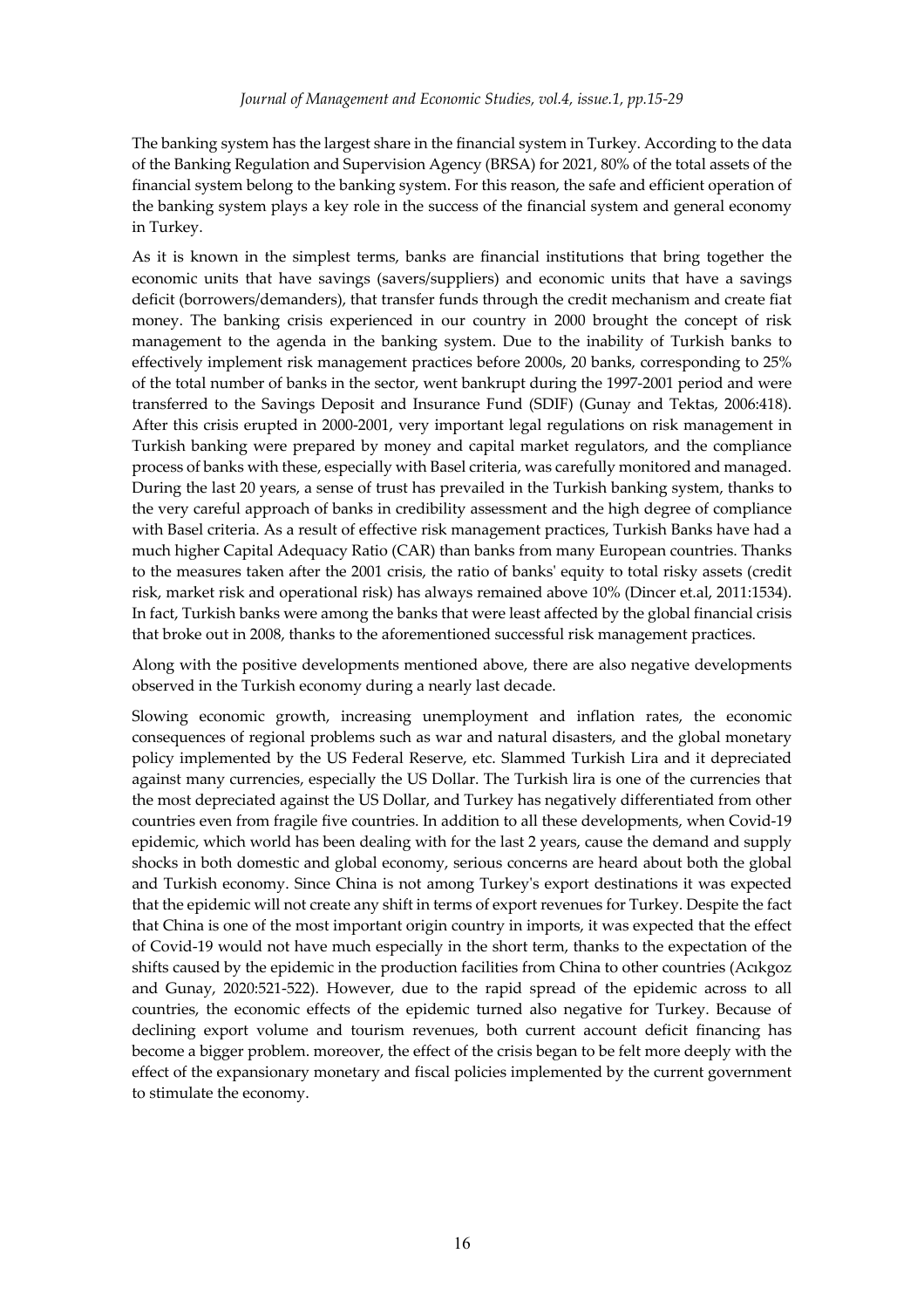As it is known, during the Covid-19 period, there are measures taken by the governments in the economic field and these economic packages implemented in our country as in the whole world. Due to the economy that came to a standstill during this period, many people lost their jobs, albeit temporarily, and/or did not receive their monthly salary for a while. In order not to cause a demand stagnation, the current government intervened in the economy with loose monetary and fiscal policies. Lots of support has been provided to people such as income support was provided by the government to people who lost their jobs or could not receive their monthly salary, tax debts of companies were postponed, tax reductions were made on many products, etc. One of most important measurements among these are loans provided to individuals and companies with zero or very low interest rates. Thanks to these loans, many companies and real persons suffering from liquidity difficulties were relieved and became able to clear their debts at maturtiy.

In this study, the efficiency of the credit mechanism of the banking system in Turkey will be examined. The efficiency of the credit mechanism will be investigated by calculating the ratio of non-performing loans. The aim of the study is to analyze how much of the loans used in the banking system are / may be bad loans during the January 2015 – July 2021 period. The developments in total loan volume and non-performing loans volume, especially in the post-Covid-19 period, will also be examined.

In the second part of the study, previous studies in the related literature will be examined, in the third part the tests and calculations in the practice part of the study will be performed, and in the 4th part the test findings will be analyzed and interpreted.

# **2. Literature Review**

Brei meat. al (2020) examined whether the means of segregating impaired assets, also called bad banks, provide an improvement in the credits of the source banks or a decrease in the volume of non-performing loans. The analyzes are based on a sample of 135 bank data from 15 European countries for the period 2000 – 2016. According to the results of the analysis, it has been determined that bad bank segregating is possible to improve balance sheets only when recapitalization and asset separation practices are applied together.

Stephen et. al (2018), investigated the effect of non-performing loans on bank profitability in the light of information asymmetry and mismanagement hypotheses. They used ordinary OLS method, Fixed Effects and Random Effects method on the dataset consisting of data of 16 commercial banks in Tanzania from 2007 to 2015. As a result of the analysis, a negative significant relationship was found between the non-performing loans of commercial banks and their profitability. In other words, it has been determined that the profitability of banks will decrease as non-performing loans increase.

Dwipayana (2020) analyzed the quality of loans in the fintech P2P loan system consisting of 72 firms in Indonesia. In his research, he examined the quality and data trend of loans during the January – October 2018 period. According to the results of the analysis, it was determined that the debtor and creditor accounts increased by 10.8 and 1.8 times, respectively, in the analysis period compared to the previous year. He emphasized that most of the loans in the P2P loan system are current loans with a maturity of less than 30 days. The ratio of current loans was calculated as 97.09% on average. The ratio of non-performing loans was calculated as 1.03% and the situation was interpreted positively in terms of the quality of loans in the P2P loan system.

Adusei (2018) analyzed the determinants of non-performing loans in the Ghana banking system using the annual historical time series for the 1998-2013 period with Seemingly Unrelated Regression and Principal Component Analysis method. According to the analysis result; money supply and financial development were found to be a significant determinant of non-performing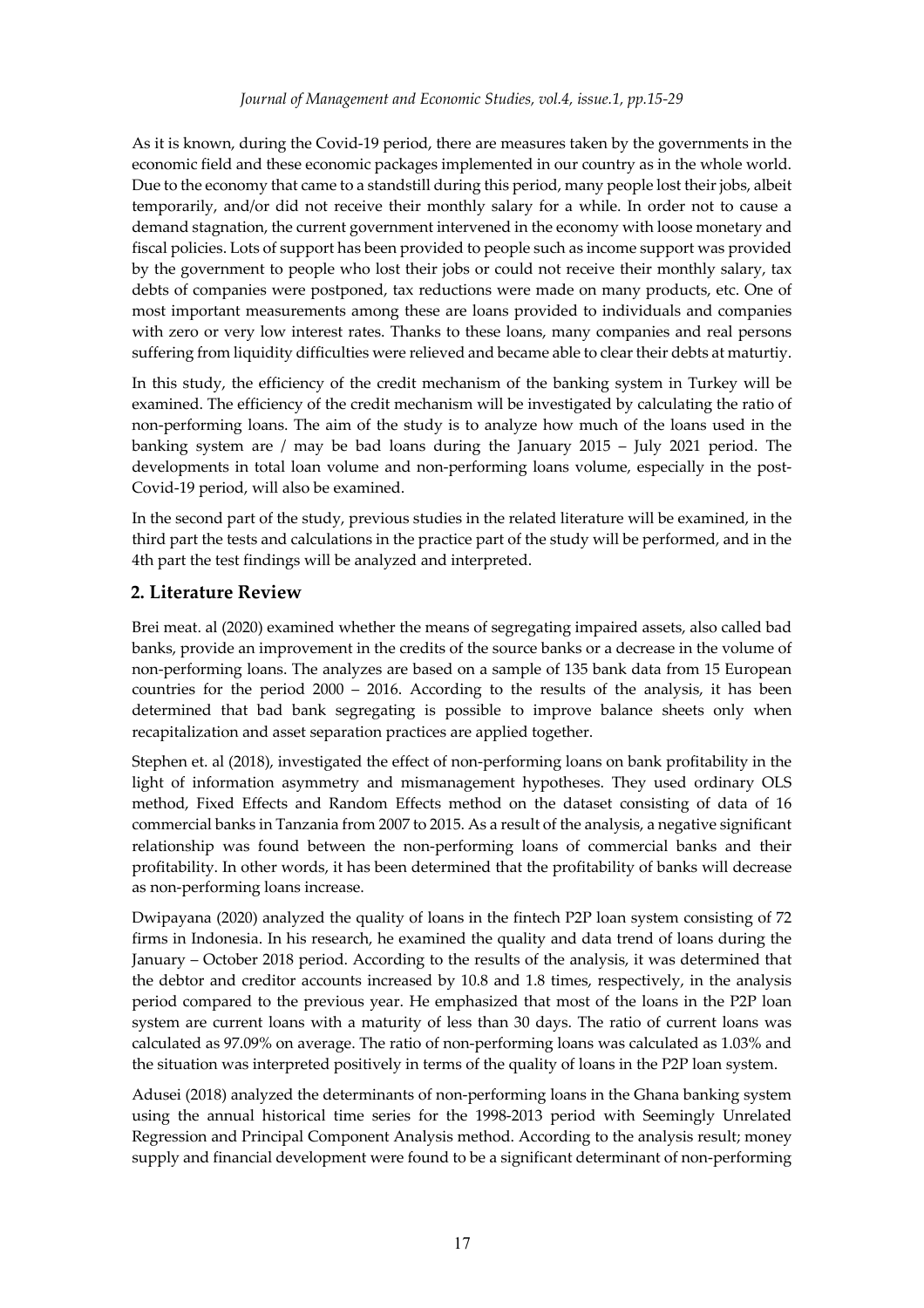loans. In addition, it has been determined that macroeconomic variables other than real income are also significant determinants of nonperforming loans.

Messai and Jouini (2013), analyzed the macro and micro determinants of non-performing loans. They conducted a study covering the analysis period of 2004-2008 on a sample of 85 banks stemming from Italy, Spain and Greece. The authors stated that all three countries are among the countries most affected by the global financial crisis that started in 2008, and therefore they were taken into the sample. GDP growth rate, unemployment rate and real interest rates were included in the analysis as macro determining factors while return on assets (ROA), loan change ratio, loan loss reserves to total loans ratio were used as micro-determining factors. According to the results of panel data analysis, it was determined that non-performing loans were negatively associated with GDP growth rate and banks' return on assets, and positively associated with unemployment rate, loan loss reserves to total loans ratio and real interest rates.

Makri et.al (2014) analyzed the determinants of non-performing loans in the European banking system for the period 2000-2008. Both macro and micro variables were included in the analysis. GDP annual growth rate, public debt to GDP ratio, unemployment rate are used as macro variables. On the other hand, loan / deposit ratio, return on assets (ROA) and return on equity (ROE) were used as micro variables. According to the results of the analysis, it has been determined that there is a statistically significant correlation between non-performing loans and both some macroeconomic factors (GDP growth rate, unemployment, public debt ratio) and some micro-variables of banks (capital adequacy ratio, ratio of previous year's non-performing loans and ROE).

Khemraj and Pasha (2009) analyzed the determinants of non-performing loans in the Guyana banking sector using panel data and fixed effect model. According to the results of the analysis, in parallel with the findings in the international literature, it has been determined that real exchange rates have a statistically significant positive effect on non-performing loans. Nonperforming loans also increase when there is an increase in the local currency.

Also, they found out that GDP growth rate has negative impact on non-performing loans. Interest rates and lending amount has positive impact on non-peforming loans that suggests when interest is charged higher or lending amount provided to market gets larger, this will trigger non performing loans. In addition to these findings, unlike previous studies in existing literature, they also observed that larger banks are not better in terms of monitoring loans by customers than smaller ones.

Beck et.al (2013) analyzed the macro determinants of non-performing loans by analyzing panel data consisting of 75 countries. According to the dynamic panel results, it has been determined that GDP growth rate, stock prices, exchange rates and lending rate affect non-performing loans significantly. It has been determined that the effect of stock prices is greater in countries where the ratio of stock market to total GDP is higher. Also, the authors found out that effect of exchange is based on size of foreign exchange amount provided to borrowers who are not hedged against to fluctation observed in foreign exchange in a country where exchange rates are pegged.

Skarica (2014) analyzed the determinants of non-performing loans in the banking sector of 7 developing countries in Europe consisting of Bulgaria, Croatia, Czech Republic, Hungary, Latvia, Romania and Slovakia, using panel data and fixed effects model. The analysis period covers the 2007-2012 period. The macroeconomic variables used in the analysis are GDP, uneployment and inlation rate. According to the results of the analysis, the biggest reason for the increase in nonperforming loans was determined as the contraction in the economy.

Akinlo and Mofoluwaso (2014) performed a macroeconomic analysis for non-performing loans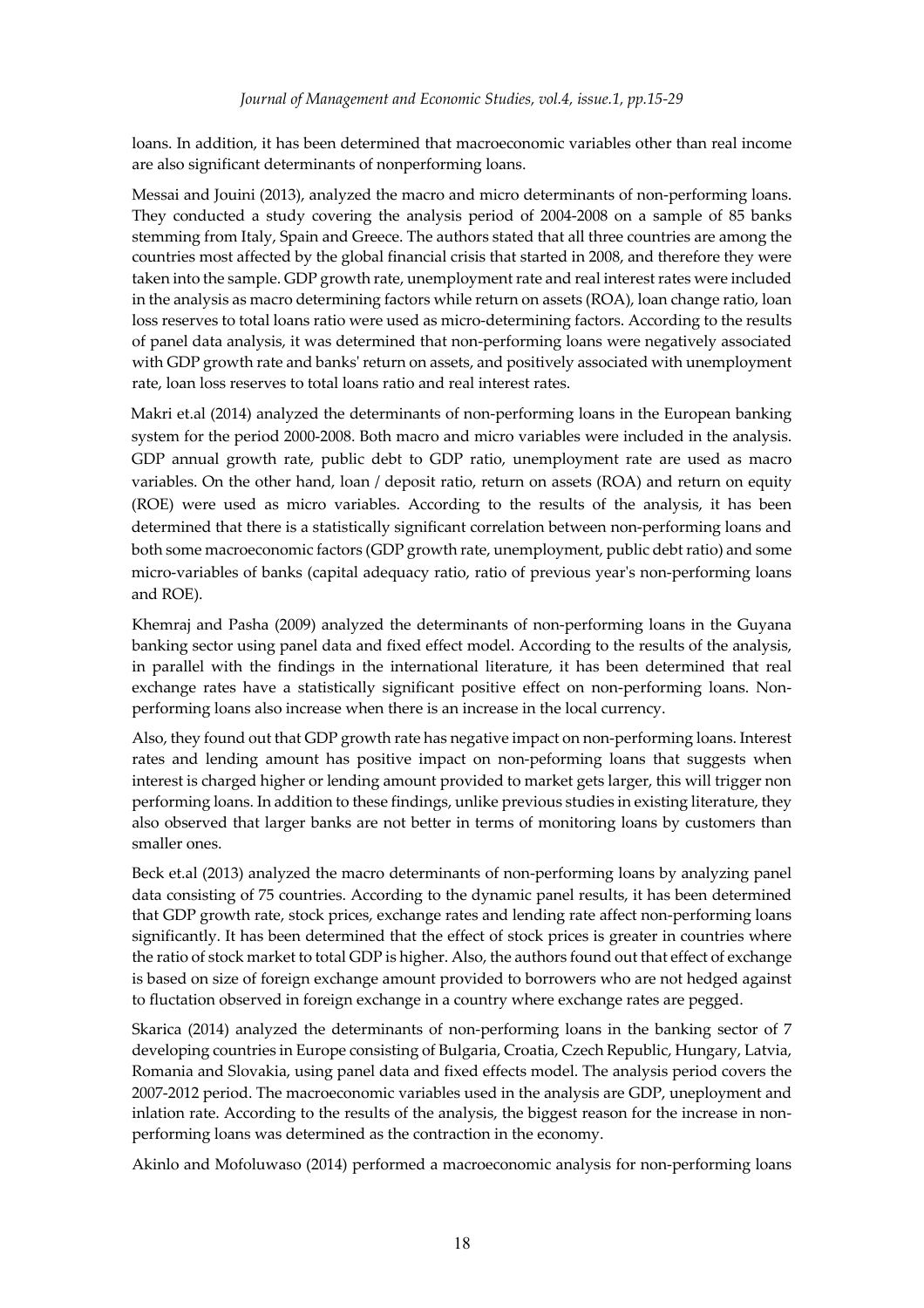in the Nigerian banking system. They worked on the data set covering the 1981-2011 period. In their studies, they examined the relationship between some macroeconomic indicators and nonperforming loans for both the short and long term. According to the results of the analysis, a negative relationship was found between economic growth and non-performing loans in the long run, and a positive relationship with unemployment, the amount of loans given to the private sector and exchange rates. In the short-term analysis, it has been determined that the amount of loans given to the private sector, exchange rates, lending rate, stock index are the main determinants of non-performing loans.

Zheng et.al (2020) conducted an analysis on the determinants of NPL in the Bangladesh banking sector. ARDL analysis was performed on a long time series such as 1979 – 2018 and the reliability of the results was tested with the VEC model. According to the results of the analysis, it has been determined that both banking sectoral and macroeconomic factors affect non-performing loan receivables. As industry-specific factors; it has been determined that bank loan growth, net operating profit, deposit rates have a significant negative relationship with non-performing loans, while bank liquidity and lending rates have a significant positive relationship. While GDP growth and unemployment rate, which are among the macro-economic factors, have a negative relationship with non-performing loans, credit and exchange rates have a positive and significant relationship with non-performing loans.

# **3. Analysis and Interpretation of Result**

### **Data Presentation**

The monthly data on Total Loan Volume and Total Volume of NPLs from 2015 to 2021 are presented in table 1 and table 2 respectively in the appendix.

### **Data Set and Sample Structure**

In this study, the data were obtained from the weekly bulletin of the Banking Regulation and Supervision Agency (BSRA), Turkey's regulatory agency in the field of banking. The period 2015- 2021 was determined as the analysis period, and the total number of observations is 340. Total loan volume and non-performing loan volume data were used in the analysis. Analysis of each data on the basis of type and currency was also performed.,

The breakdown of loans in the banking system by type and currency is shown in Chart 1 and Chart 2 respectively as follows: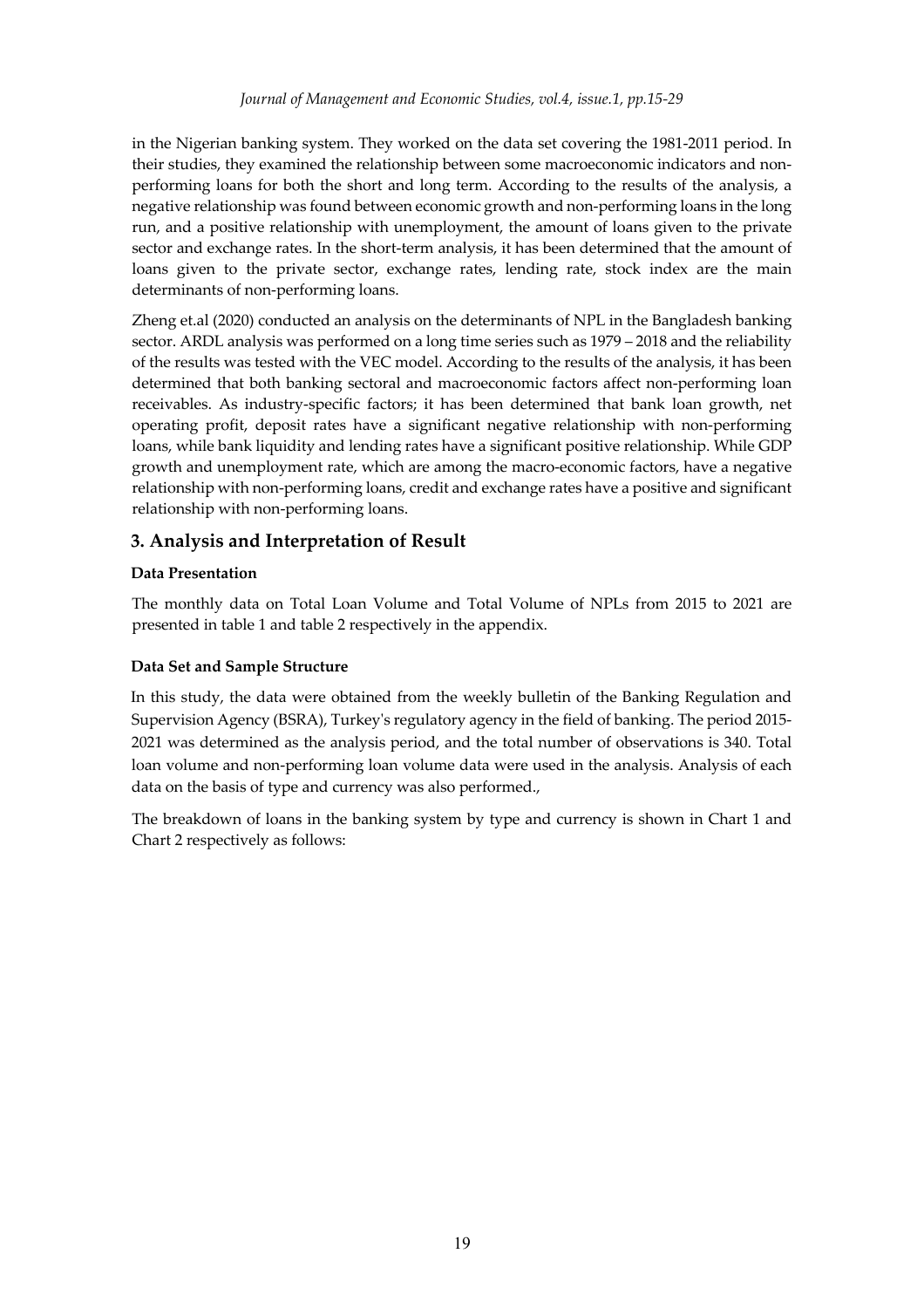

#### *Journal of Management and Economic Studies, vol.4, issue.1, pp.15-29*





### **Source: www.bddk.gov.tr Chart 2. The Breakdown of Total Loans by Type**

As can be clearly seen from the graphics, it is seen that the loan volume peaked in 2020 in order to revive the stagnating economic activity in 2020, when the Covid-19 epidemic erupted.

# **4. Methodology**

In this study, the relationship between the total loan volume and the volume of non-performing loans in the Turkish banking sector has been examined. For this purpose, linear regression and causality analyzes are applied.

In the study, total banking loan volume is considered as the independent variable, and nonperforming loans as the dependent variable. In other words, it will be analyzed to what extent a one-unit increase in the total loan amount causes an increase in the non-performing loans. It is aimed to analyze how much expansionary monetary policies implemented in a country cause bad loans in the banking system. In particular, it is desired to conduct a risk analysis of the increased loan volume as a result of the economic development packages implemented after Covid-19. OLS regression method and Granger (1969) causality tests are applied in the study. Analysis will be peformed through E-views 10 program.

The linear regression applied in the analysis is shown in the following equation:

Dependent variable= Constant coefficient+Independent variable. The equation is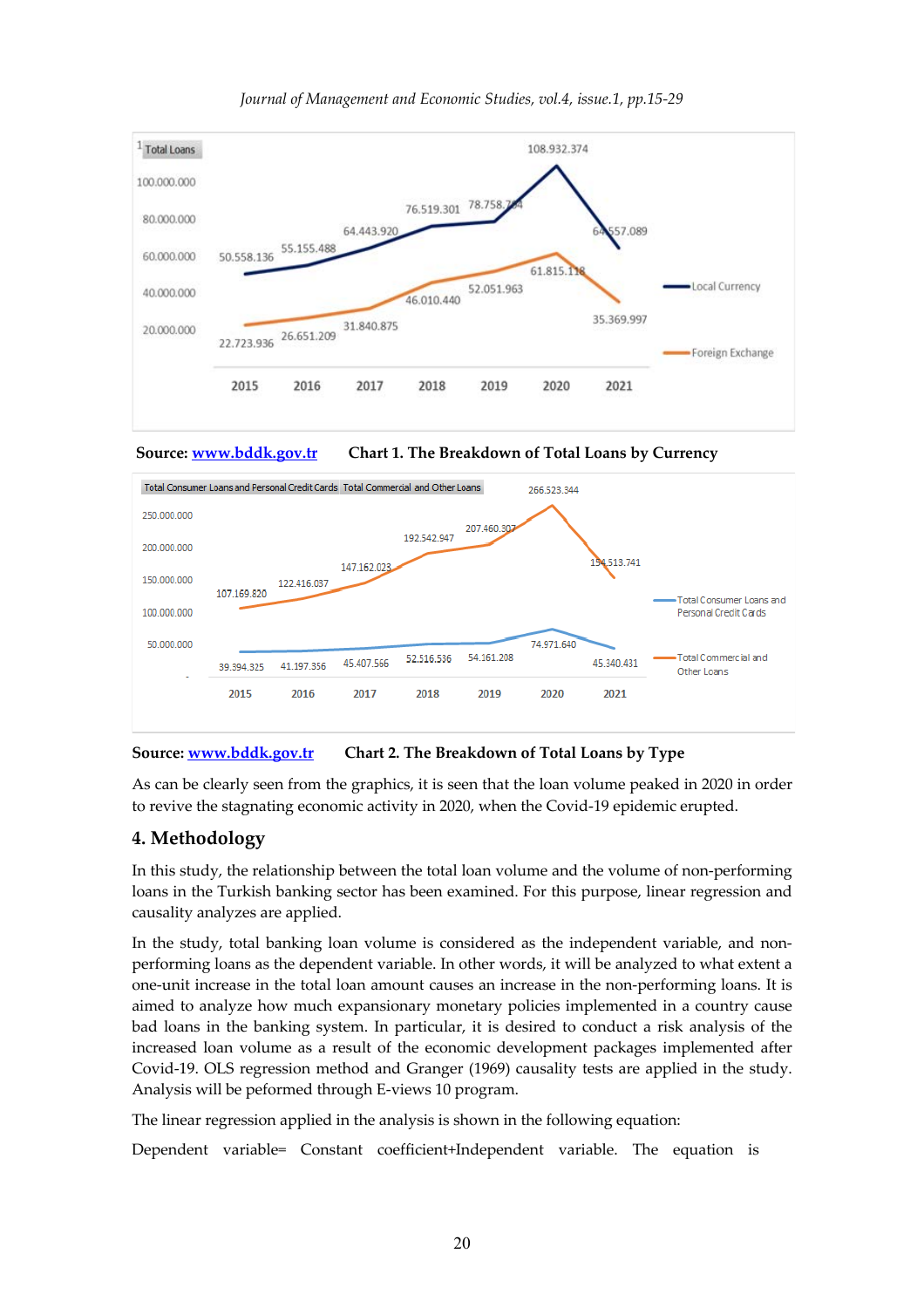mathematically represented in equation 3 as follows.

$$
Y = \alpha + \beta_{yx} * X + \varepsilon \tag{1}
$$

The explanation of the notations in the equation is as follows:

 $Y$  = The dependent variable,

X= The Independent variable,

 $\alpha$  = Constant term

 $\beta$  = The coefficient of the independent variable, the degree to which the independent variable affects the dependent variable,

#### $\varepsilon$  = Error terms

In this study, the existence of causality relationships between the series was examined with the Granger (1969) based causality test. This test is carried out with the help of the following system of equations.

$$
Y_{it} = \alpha_i + \sum_{k=1}^p \gamma_i Y_{i,t-k} \sum_{k=1}^p \beta_i X_{i,t-k}
$$
  
+  $\varepsilon_{i,t}$  (2)

$$
X_{it} = \theta_i + \sum_{k=1}^{p} \delta_i X_{i,t-k} \sum_{k=1}^{p} \varphi_i Y_{i,t-k}
$$
 (3)

Here m; is the ideal (optimal) lag length. Equation  $(69)$  investigates casuality from X to Y while Equation (65) tests the existence of a causality relationship from Y to X.

#### **5. Test Results**

#### **Descriptive Statistics**

Descriptive statistics of the sample are provided in Table 1 as follows:

|                 | <b>Total Loans</b> | <b>Non-Performing Loans</b> |  |
|-----------------|--------------------|-----------------------------|--|
| Mean            | 2280555.           | 88606.06                    |  |
| Median          | 2205407.           | 65610.73                    |  |
| Max             | 3901998.           | 153577.6                    |  |
| Min             | 1225351.           | 36395.65                    |  |
| Std. Deviation  | 744690.0           | 42101.80                    |  |
| <b>Skewness</b> | 0.559628           | 0.477492                    |  |
| Kurtosis        | 1.283358           | 1.587633                    |  |
| $\mathbb N$     | 340                | 340                         |  |

**Table 1.** Descriptive Statistics

In Table 1, the descriptive statistics of the variables of total loans and non-performing loans are provided. According to the results, it is understood that the variables of total loans and nonperforming loans have a normal distribution since the skewness and kurtosis values vary between +2 and -2.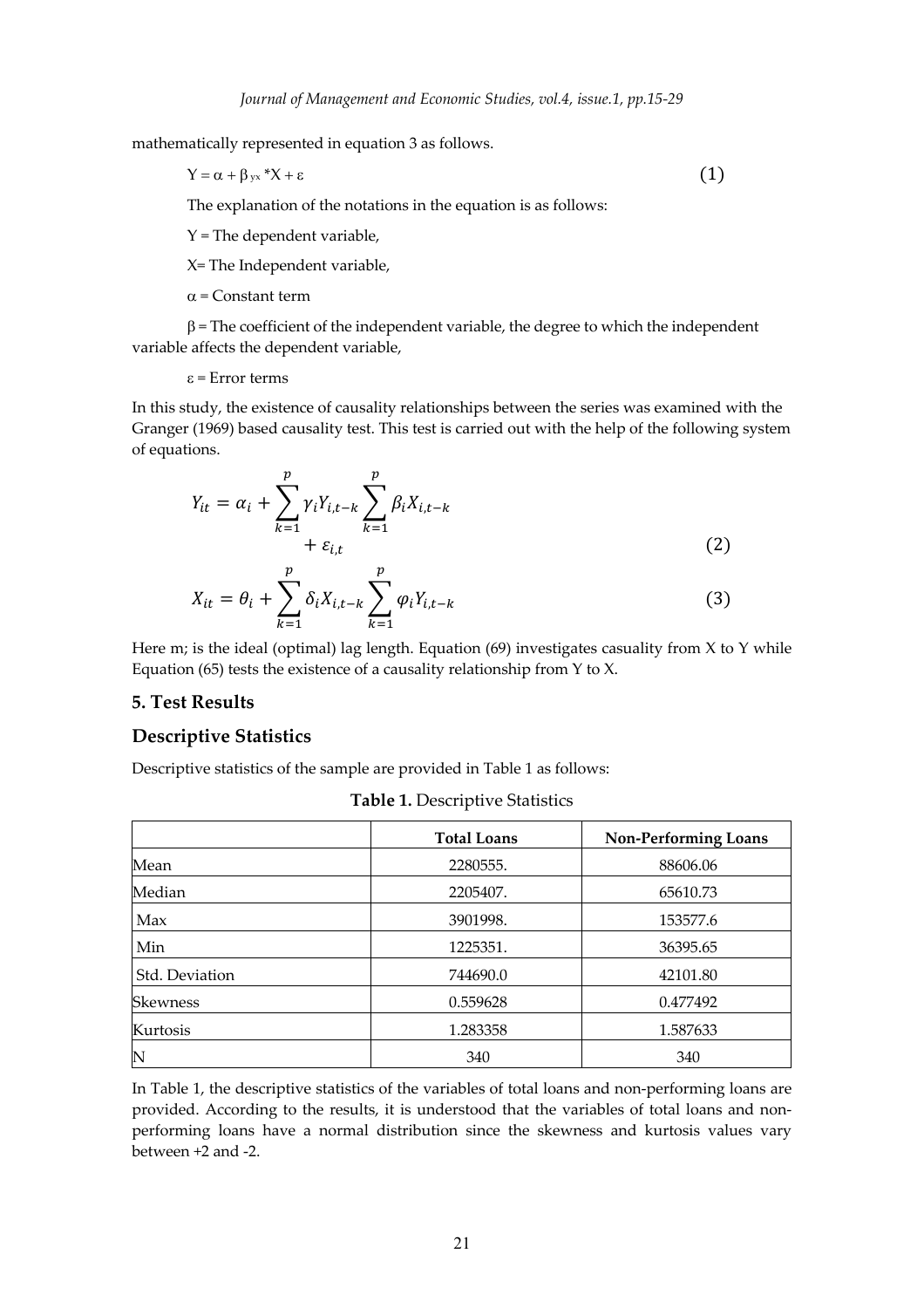### **Unit Root Test**

Before starting the analysis, it is necessary to measure the degree of stationarity of the series. Since there will be an outlier value in the non-stationary series, it will be possible to encounter a spurious regression problem in the analysis to be made. The stationarity of the series is measured by the unit root test.

The results of the ADF unit root test are shown in Table 2 as follows:

#### **Table 2.** Unit Root Tests

Null Hypothesis: D(Total Loans) has a unit root Exogenous: Constant Lag Length: 3 (Automatic - based on SIC, maxlag=16)

|                                        |             | t-Statistic | Prob.* |
|----------------------------------------|-------------|-------------|--------|
| Augmented Dickey-Fuller test statistic | $-6.146901$ | 0.0000      |        |
| Test critical values:                  | $1\%$ level | -3.449679   |        |
|                                        | 5% level    | $-2.869952$ |        |
|                                        | 10% level   | $-2.571321$ |        |

Null Hypothesis: D(Non-Performing Loans) has a unit root Exogenous: Constant Lag Length: 5 (Automatic - based on SIC, maxlag=16)

|                                        |                                            | t-Statistic                             | $Prob.*$ |
|----------------------------------------|--------------------------------------------|-----------------------------------------|----------|
| Augmented Dickey-Fuller test statistic |                                            | $-3.650118$                             | 0.0053   |
| Test critical values:                  | $1\%$ level<br>$5\%$ level<br>$10\%$ level | -3.449797<br>$-2.870004$<br>$-2.571349$ |          |

The following hypotheses were developed while determining the stationarity of the dependent and independent variables.

**H0:** The series has a unit root (H0: pi=p=1).

**H1:** There is no unit root in the series. (H0=pi=p<1).

In Tables 1 and 2, the stationarity of the variables was examined. In order to detect a significant relationship between the series in statistical analysis, the variables should not have a unit root. If there is a trend in the time series for the variable, the relationship may be spurious. For this reason, it is related to the stationarity of the variables in the regression models whether they show a false relationship or a real relationship (Sevinç, 2013). Unit root tests are divided into 2 groups as second and first generation tests. Second generation tests have been developed by authors such as Pesaran (2004), Philips and Sul (2003), Moon and Bai and Ng (2004), Perron (2004). First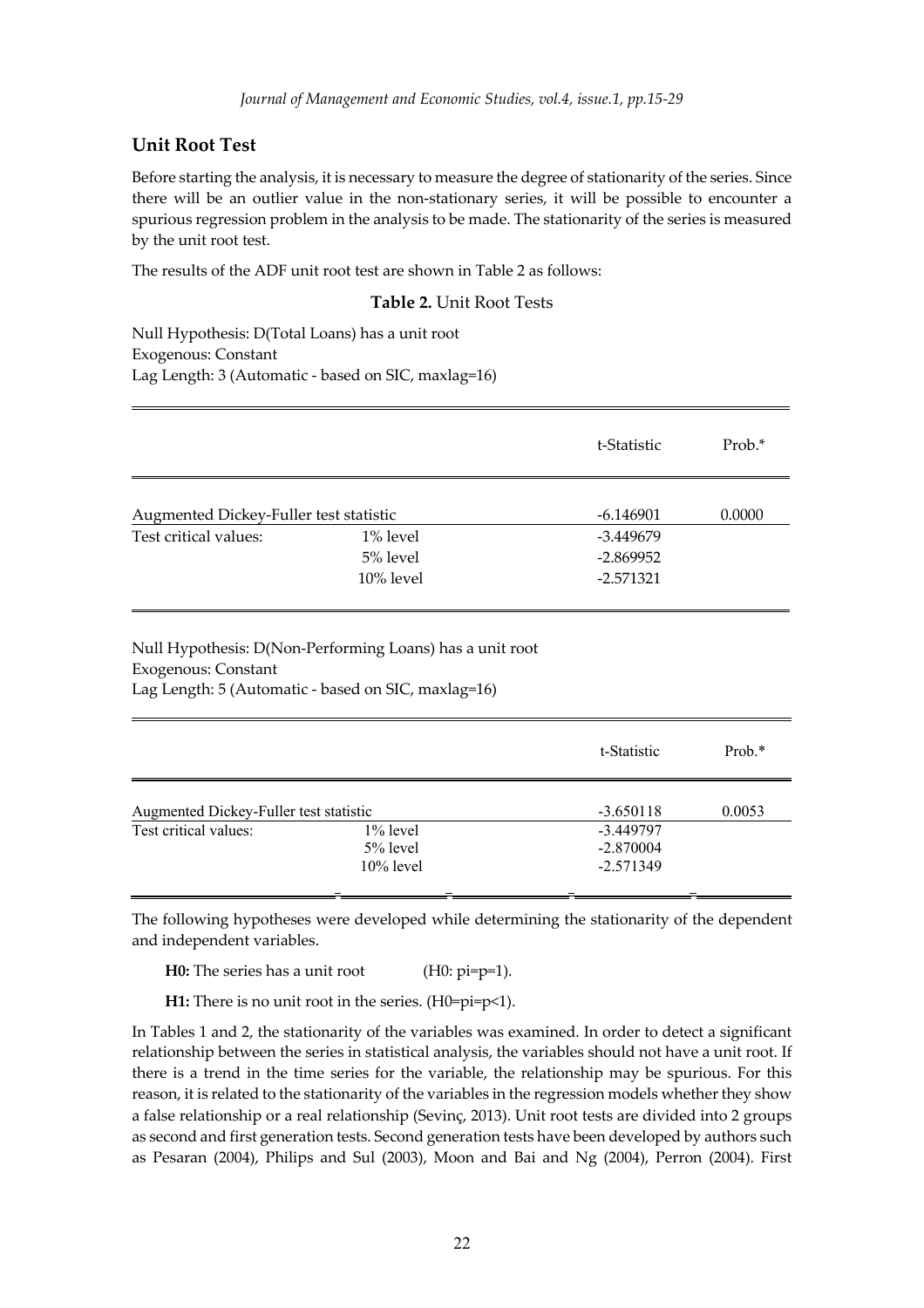generation tests were derived by Haris and Tzavalis (1999), Levin, Lin and Chu (LLC) (2002), Fisher Philips and Perron (PP-Fisher ADF), Im, Pesaran and Shin (1997). As can be seen from Table 1, the unit root test result indicates that there is no unit root in the variables, that is, they are stationary. Due to the stationarity of the variables, the null hypothesis (H0), which claims that the series is a unit root, is not accepted.

#### **Casuality Test**

The causality test is used to analyze the interaction between the series included in the analysis. The aim here is to reveal what kind of interaction there is between the series and to indicate which series affects the other.

In this study, Granger (1969) causality test was applied to determine the causality relationship.

The hypotheses of the Granger (1969) causality test:

 $H_0$ :  $\beta_i = 0$  There is no causality from X to Y.

 $H_0$ :  $\beta_i \neq 0$  There is a causal relationship from X to Y.

In the study, Granger (1969) causality test was performed and the results are presented in Table 3.

#### **Table 3.** Causality Tests

Pairwise Granger Causality Tests

| Null Hypothesis:                                  | Obs | F-Statistic | Prob.  |
|---------------------------------------------------|-----|-------------|--------|
| Total Loans does not Granger Cause Non-Performing | 338 | 6.58732     | 0.0016 |
| Non-Performing does not Granger Cause Total Loans |     | 4.68451     | 0.0099 |

In Table 3, the relationship between banks' total loans and non-performing loans was tested through granger causality test. According to the results, there is a bidirectional and statistically significant causality between the variables of total loans and non-performing loans (p<0.05).



**Chart 3. Total Loans and Non-Performing Loans**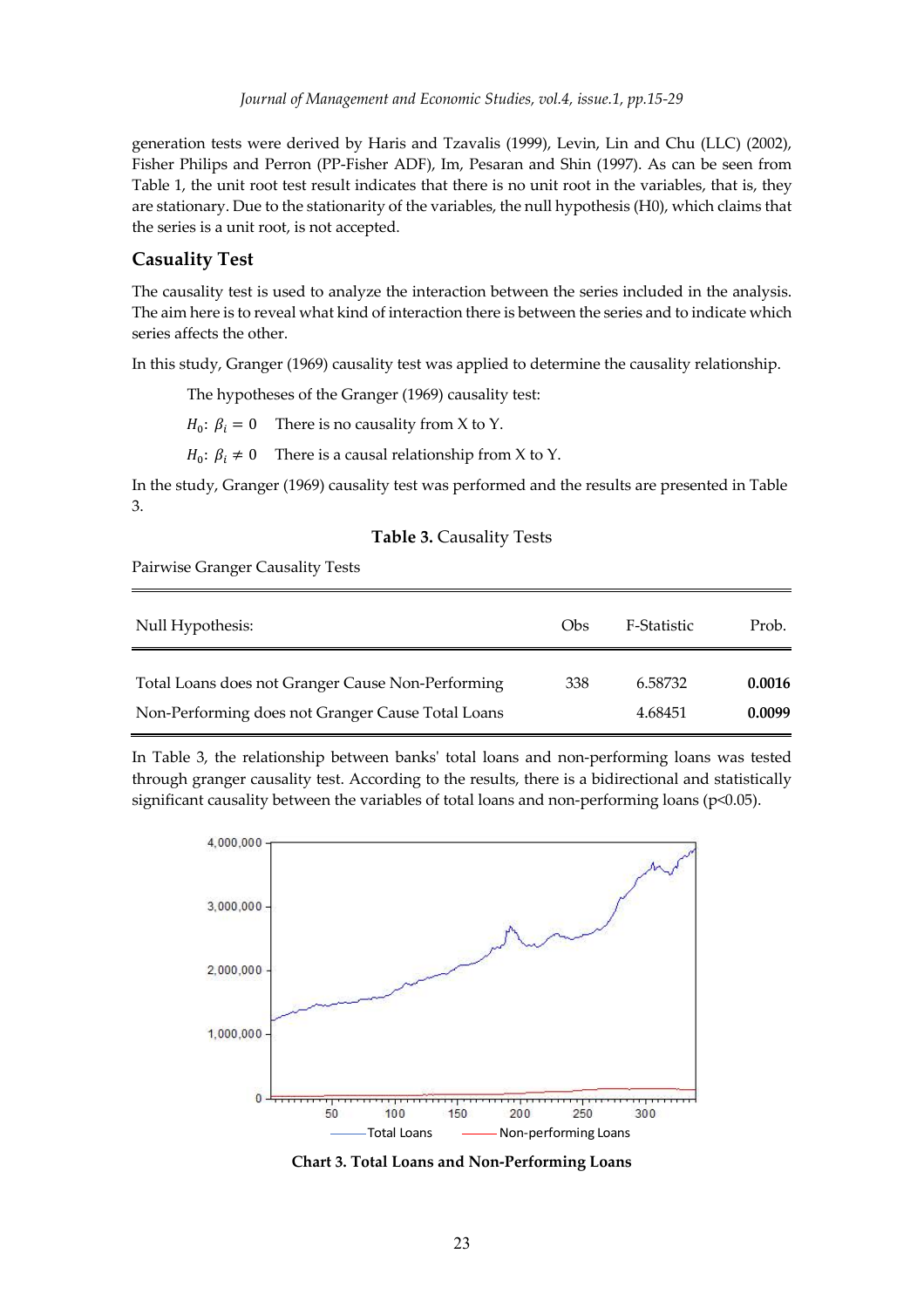Chart 3 shows the relationship between total loans and non-performing loans. As can be seen from the graph, there is a linear relationship between total loans and non-performing loans. In other words, as total loans increase, non-performing loans will also react positively.

## **Model Estimation**

In this part of the study, the effect of the independent variable on the dependent variable will be estimated. In other words, the coefficient of the independent variable will be calculated.

For this, the Ordinary Least Squares (OLS) method was applied and the results are shown in Table 4 as follows:

### **Table 4.** Estimation Results

Dependent Variable: Non-Performing Loans Method: Least Squares Included observations: 340

| Variable                                                                                                                         | Coefficient                                                                           | Std. Error                                                                                                                           | t-Statistic             | Prob.                                                                |
|----------------------------------------------------------------------------------------------------------------------------------|---------------------------------------------------------------------------------------|--------------------------------------------------------------------------------------------------------------------------------------|-------------------------|----------------------------------------------------------------------|
| Total Loans                                                                                                                      | 0.052552<br>$-31242.19$                                                               | 0.001134<br>2719.930                                                                                                                 | 46.34610<br>$-11.48640$ | 0.0000<br>0.0000                                                     |
| R-squared<br>Adjusted R-squared<br>S.E. of regression<br>Sum squared resid<br>Log likelihood<br>F-statistic<br>Prob(F-statistic) | 0.864036<br>0.863634<br>15547.24<br>$8.17E + 10$<br>-3762.993<br>2147.961<br>0.000000 | Mean dependent var<br>S.D. dependent var<br>Akaike info criterion<br>Schwarz criterion<br>Hannan-Quinn criter.<br>Durbin-Watson stat |                         | 88606.06<br>42101.80<br>22.14702<br>22.16954<br>22.15599<br>0.007999 |

In Table 4, the effect of total loans on non-performing loans is analyzed by regression analysis. As a result of the analysis, it is understood that total loans have a statistically significant effect on non-performing loans (p<0.05). In other words, there is a positive and significant relationship between total loans and non-performing loans. As total loans increase, non-performing loans also increase. The rate of explaining the dependent variable of the independent variable is 86%.

When we apply the regression equation  $(Y=\alpha+\beta_{yx}^*X+\epsilon)$  to the analysis results, non performing loans can be estimated as follows:

Non-Performing Loans= -31242.19+ Total LoansX0.052552

For example, if the total loans are 1.000.000 TL the amount of non-performing loans will be calculated as follows.

Non-Performing Loans = -31242.19+ 1.000.000X0.052552 then

It can be estimated that the NPLs will be 21.309,81. TL

### **6. Conclusion and Discussions**

The financial system is an environment that covers individuals and institutions that supply and demand funds, institutions that act as intermediaries in the transfer of funds, and regulatory institutions that prepare and implement the legal regulations regarding the transfer of funds. The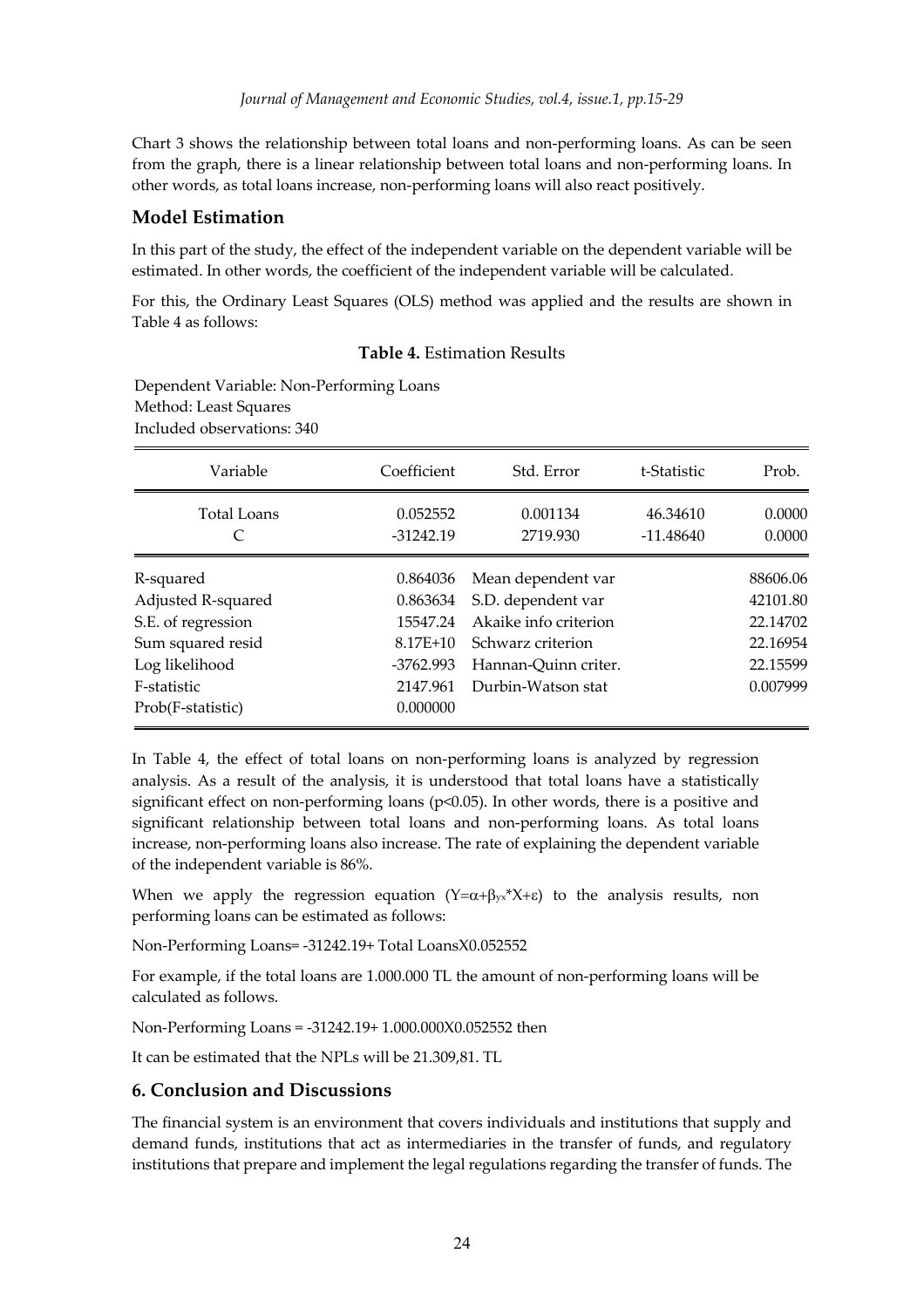meeting of the supply and demand of funds within the financial system takes place in the financial markets. The success of financial markets is directly reflected in the growth of a country's economy. For this reason, the depth, development of financial markets and their provided trust have vital importance.

Banks are at the forefront of the most classical and largest players in financial markets. Banks transforms savings into investments through loans they provide to real and legal persons. Thus, with increased investment and employment, both economic development and economic growth will be realized in the given country. However, the credibility of those who request funds should be analyzed very carefully when allocating loans. Otherwise, the profitability and operational efficiency of the banks, which have to compensate for the increasing non-performing loans, will decrease. Moreover, if the inefficiency in the credit valuation process continues, that is, if banks continue to provide loans to uncredited individuals and institutions, this may lead to the bankruptcy of the relevant bank. Since a crisis in the financial system today will have much more effective results than a crisis in the real economy, the result such as bankruptcy of banks may bring along unpreventable crises in the given economy.

In this study, the credit mechanism of the Turkish banking system is analyzed in detail. Data obtained from weekly bulletins of the Banking Regulation and Supervision Agency (BRSA), which is the Turkey's banking regulatory agency in banking field, were used for the 2015 – 2021 period. Two variables as total loan volume and non-performing loan volume, were used in the study. The aim of the study is to observe the trend of non-performing loans over time and to give an idea about the sustainability of the loan mechanism in the country. In the study, nonperforming loans were included in the analysis as a dependent variable and while total loans as an independent variable, and regression analysis was applied. In the analysis, the stationarity of the series was examined with the unit root test and it was determined that the series were stationary at their original level values.

According to the results of the analysis, a statistically significant positive relationship was found between total loans and non-performing loans. In other words, as total loans increase, nonperforming loans will also increase. According to the results of the analysis, the amount of nonperforming loans for each 1 mn TL total loan is approximately 21 thousand TL (2.1%). During the analysis period, 2015 – 2021, the share of non-performing loans in total loans varies between 3% and 4.71%. The highest annual increase in non-performing loans was observed in 2019. In 2019, it increased by approximately 58% compared to the previous year and reached to 6.2 billion TL from 3.9 billion TL, and its share in total loans reached its peak with 4.71%. Especially in 2020, when the Covid-19 epidemic erupted, the increase in non-performing loans continued and increased by approximately 38% compared to the previous year, reaching to 8 billion TL from 6.2 billion TL, and its share in total loans was calculated as 4.69%. As a result of the expansionary monetary and fiscal policies implemented by the government in order to eliminate the negative economic consequences of the Covid-19 epidemic and to revive the general economy, which was mentioned earlier in this study, the total loan volume increased by a record 31% in 2020 compared to the previous year and increased from 131 Billion TL and reached to 171 billion TL.

Some of this increased loan volume was reflected in non-performing loans due to economic units were not affordable to clear their debts on due time, and therefore non-performing loans broke the peak level in 2019 and reached a new peak level in 2020. As of July 2021, when the analysis was made, an improvement was observed in non-performing loans. Non-performing loans decreased by approximately 51% compared to 2020 and their share in total loans was calculated as 3.90%. The status of non-performing loans may also change depending on the macroeconomic developments to be experienced in the remainder of 2021 and the progress of the Covid-19 epidemic.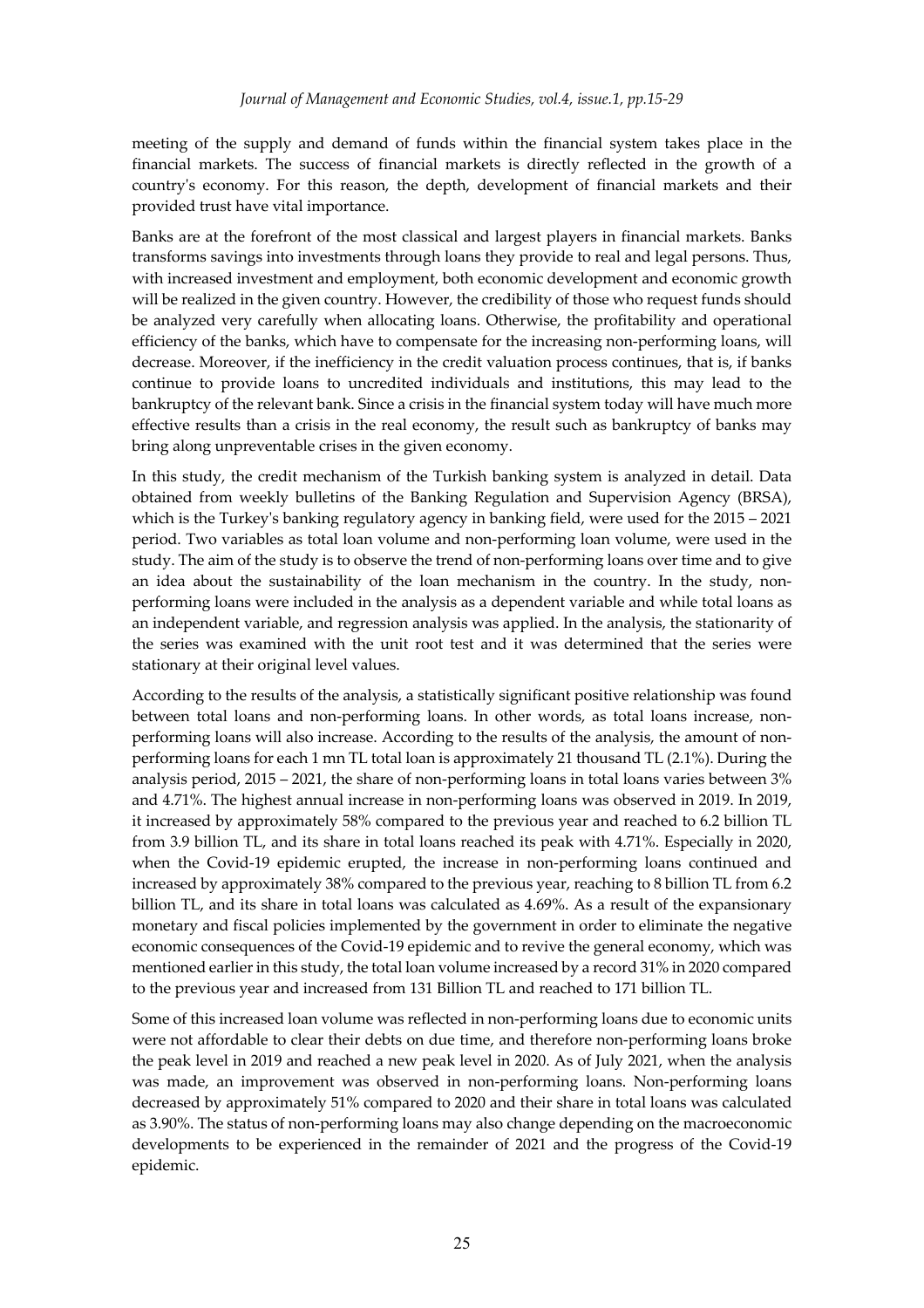When analyzed in terms of currency, it is seen that the share of foreign currency loans in total loans during the analysis period 2015 – 2021 varies between 31% and 40%. In general terms, one third of every 1 Turkish Lira in the banking system is foreign currency loans. For this reason, it can be stated that the banking credit mechanism is very sensitive to the movements in exchange rates. The share of foreign loans in non-performing loans is relatively low. The ratio of nonperforming loans in foreign currency loans varies between 2% and 3% in the 2015 – 2018 period. However, the rate of non-performing loans increased to 5% in 2019 and to 9% in 2020. It is thought that this situation is caused by the unpaid loans of companies and real persons whose business volumes have decreased due to the stagnating global economic activity due to the Covid-19 epidemic.

When analyzed as a loan type, it is observed that approximately two-thirds of non-performing loans consist of Commercial Loans. In the period of analysis, 2015 – 2021, the share of commercial loans in non-performing loans varies between 64% and 87%. Especially in 2020, when the Covid-19 epidemic broke out, the share of commercial loans in non-performing loans reached the peak of all time with 86%. It should be highlighted that this situation is due to the fact that the decreased commercial mobility due to Covid-19 caused a deterioration in the financials of the companies.

As a result, the rate of non-performing loans has been increasing over time, but this increase has reached higher levels with the Covid-19 outbreak. The interventionist practices implemented by the government in the economy increase the liquidity of individuals and institutions in the short term, but if the effect of the epidemic on economic activity continues, the volume of nonperforming loans is expected to increase. Therefore, it is recommended that the authority should be more careful than ever in the allocation of loans, except for economic packages such as support loans given to bail out failed firms.

#### **Importance of the Study and Suggestions for Further Studies**

In this study, the relationship between non-performing loans and total loan volume was investigated by analyzing the annual data of the last 6 years. The aim of the study is to examine the results of the money easing policy applied in the money market (credit mechanism) in order to stimulate the economy, especially in the post-Covid-19 period. We consider the empirical results of this study important in terms of examining the practices of regulatory agencies. In the continuation of this study, it is important to carry out studies such as the effect of non-performing loans on the profitability of the sector, macro and micro determinants of non-performing loans, and detailed analyzes of non-performing loans on the basis of bank type and maturity, in terms of presenting more effective solution proposals to regulatory institutions.

#### **References**

- Acıkgoz, O. and Gunay, A. (2020). The early impact of the Covid-19 pandemic on the global and Turkish economy, Turkish Journal of Medical Sciences, 50, 520-526.
- Adusei, C. (2018). Determinants of Non-Performıng Loans in The Bankıng Sector of Ghana between 1998 and 2013, Asian Development Policy Review, 6(3), 142-154.
- Akinlo, O. and Mofoluwasa, E., O. (2014). Determinants of Non-Performing Loans in Nigeria, Accounting & Taxation, 6(2), 21-28.
- Beck, R., Jakubik, P. and Piloiu, A. (2013). Non-Performing Loans: What Matters in Addition to the Economic Cycle?, ECB Working Paper No. 1515, 1-34.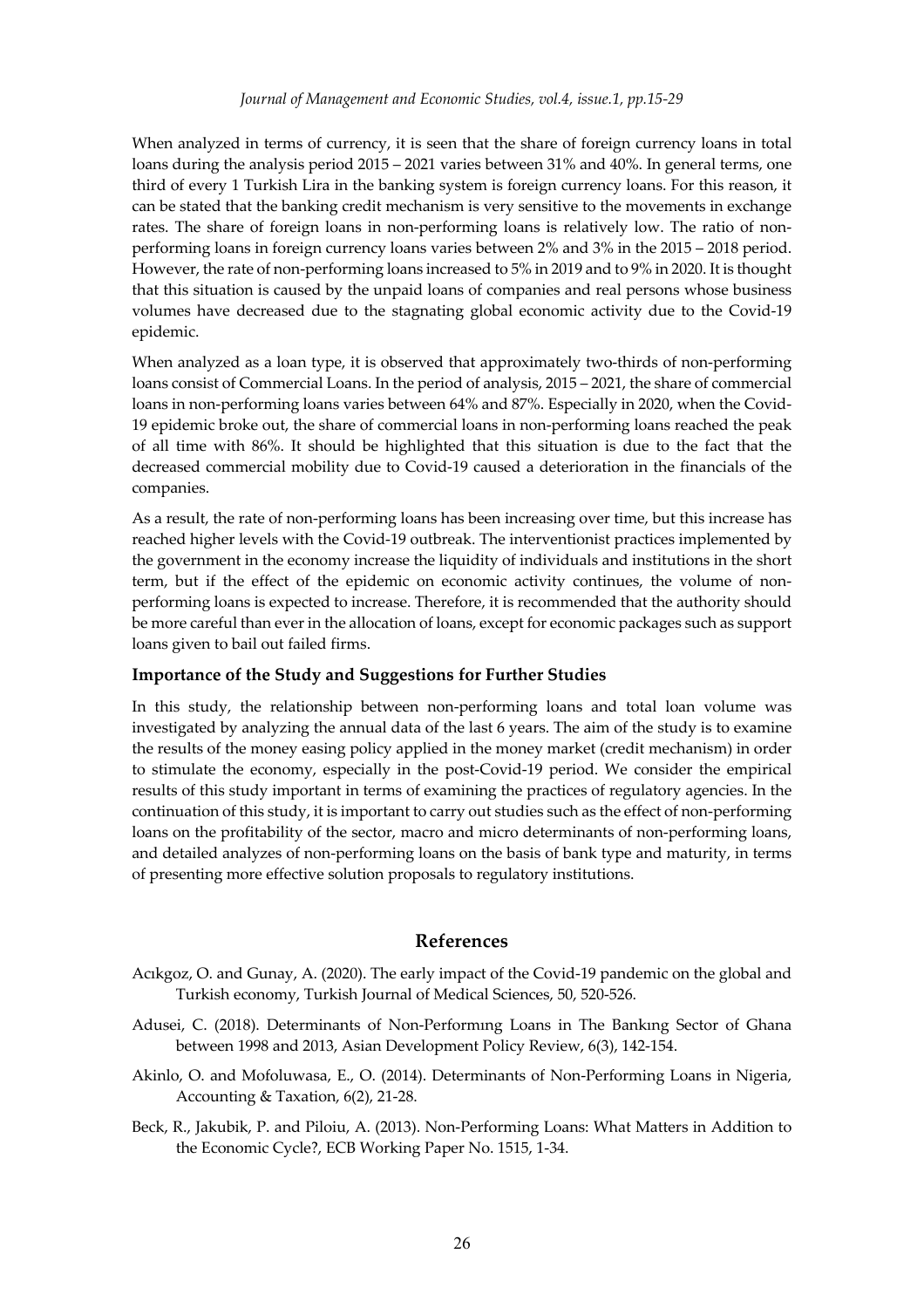- Brei, M., Gambacorta, L., Lucchetta, M. and Parigi, B., M. (2020). Bad Bank Resolutions and Bank Lending, BIS Working Paper No. 837, Available at SSRN: https://ssrn.com/abstract=3535900
- Dickey, D. A. and Fuller, W. A. (1979). Distribution of the estimators for autoregressive time series with a unit root. Journal of the American Statistical Association, 74(366a), 427–431.
- Dincer, H., Gencer, G., Orhan, N. and Sahinbas, K. (2011). A Performance Evaluation of the Turkish Banking Sector after the Global Crisis via CAMELS Ratios, 24, Procedia - Social and Behavioral Sciences, 1530 – 1545.
- Dwipayana, D., P. (2020), Legal Protection for Debtors of Online Loans, Jurnal Ilmu Hukum, Universitas PGRI Madiun, Indonesia,4(1), 46-56.
- E.N. Gunay and A. Tektas. (2006) Efficiency analysis of the Turkish banking sector in precrisis and crisis period: a DEA approach. Contemp. Econ. Policy, 24, 418–431.
- Granger, C.W.J. (1969). Investigating Causal Relations by Econometric Models and Cross-Spectral Methods. Journal of Econometric Society, (37). 424-438.
- Gujarati, D.N. (2004). Basic Econometrics, Fourth Edition McGraw Hill.
- Khemraj, T. and Pasha, S. (2009). The determinants of non-performing loans: an econometric case study of Guyana, New College of Glorida, University of Guyana, MPRA Paper No. 53128, 1-26.
- Makri V., Tsagkanos A., & Bellas A. (2014). Determinants of Non-Performing Loans: The Case of Eurozone. Panoeconomicus, 61(2), 193-206.
- Messai, A. and S., Jouini, Fathi. (2013). Micro and Macro Determinants of Non-performing Loans, International Journal of Economics and Financial Issues, 3 (4), 852-860.
- Skarica, B. (2014). Determinants of non-performing loans in Central and Eastern European countries, Financial Theory and Practice, 38(1), 37-59.
- Stephen Kingu, P., Macha, D. S. and Gwahula, D. R. (2018). Impact of Non-Performing Loans on Bank's Profitability: Empirical Evidence from Commercial Banks in Tanzania. International Journal of Scientific Research and Management, 6(1), 71-79.

https://www.bddk.org.tr/bultenhaftalik [Date of access: 02.07.2021].

#### **APPENDIX**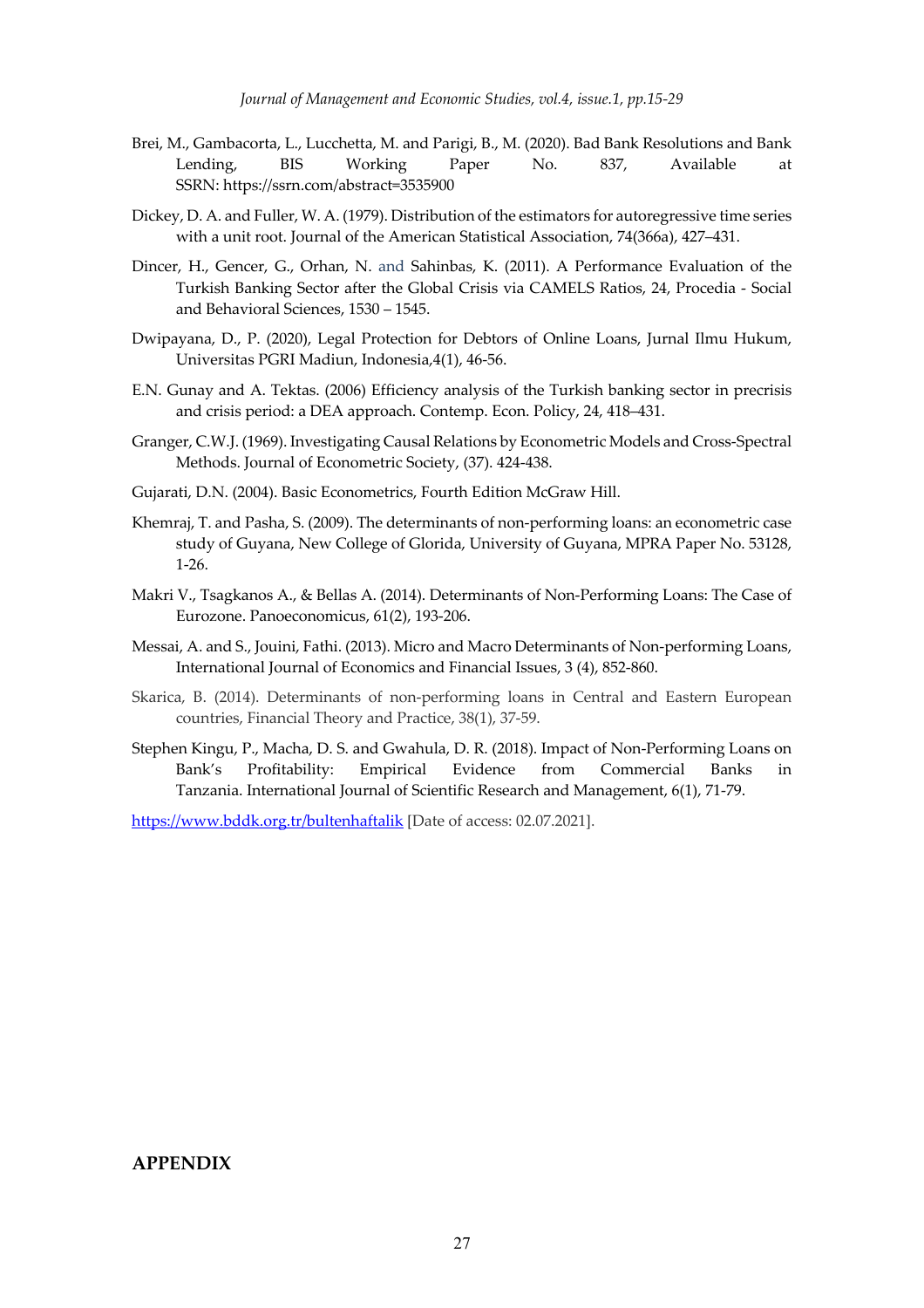| Months/<br>Years   | 2015       | 2016       | 2017       | 2018        | 2019        | 2020        | 2021       | <b>Grand Total</b> |
|--------------------|------------|------------|------------|-------------|-------------|-------------|------------|--------------------|
| $\mathbf{1}$       | 6.178.153  | 5.982.795  | 3.561.749  | 8.396.065   | 9.583.335   | 13.272.396  | 17.778.430 | 64.752.924         |
| 2                  | 5.089.004  | 6.008.971  | 7.132.807  | 8.477.975   | 9.554.775   | 10.887.192  | 14.116.190 | 61.266.913         |
| 3                  | 5.223.453  | 5.996.867  | 9.027.702  | 10.835.165  | 12.304.895  | 11.302.767  | 14.556.612 | 69.247.462         |
| $\overline{4}$     | 6.687.895  | 7.555.560  | 7.409.544  | 8.915.960   | 10.136.589  | 15.022.052  | 18.841.283 | 74.568.884         |
| 5                  | 5.423.257  | 6.185.772  | 7.505.412  | 9.237.575   | 12.847.768  | 12.580.165  | 15.221.489 | 69.001.437         |
| 6                  | 5.551.971  | 6.211.735  | 9.496.947  | 11.789.616  | 10.140.219  | 12.845.964  | 15.511.084 | 71.547.536         |
| 7                  | 7.003.999  | 7.847.205  | 7.719.673  | 9.561.236   | 10.046.683  | 16.529.915  | 3.901.998  | 62.610.708         |
| 8                  | 5.747.961  | 6.321.362  | 9.754.974  | 12.991.493  | 12.510.405  | 13.818.110  |            | 61.144.305         |
| 9                  | 5.884.631  | 7.959.474  | 7.860.414  | 10.532.142  | 10.097.278  | 14.031.188  |            | 56.365.127         |
| 10                 | 7.302.270  | 6.477.855  | 8.069.548  | 10.121.235  | 10.225.615  | 17.944.396  |            | 60.140.919         |
| 11                 | 5.814.291  | 6.670.738  | 8.282.372  | 12.081.122  | 12.868.798  | 14.472.236  |            | 60.189.556         |
| 12                 | 7.375.187  | 8.588.364  | 10.463.653 | 9.590.156   | 10.494.397  | 18.041.112  |            | 64.552.869         |
| <b>Grand Total</b> | 73.282.072 | 81.806.697 | 96.284.794 | 122.529.741 | 130.810.758 | 170.747.492 | 99.927.086 | 775.388.640        |

**Annex-1: Monthly Total Loan Volume During the 2015 – 2021 Period (Average, Million TL)**

# **Annex-2: Volume of Monthly NPLs During the 2015 – 2021 Period**